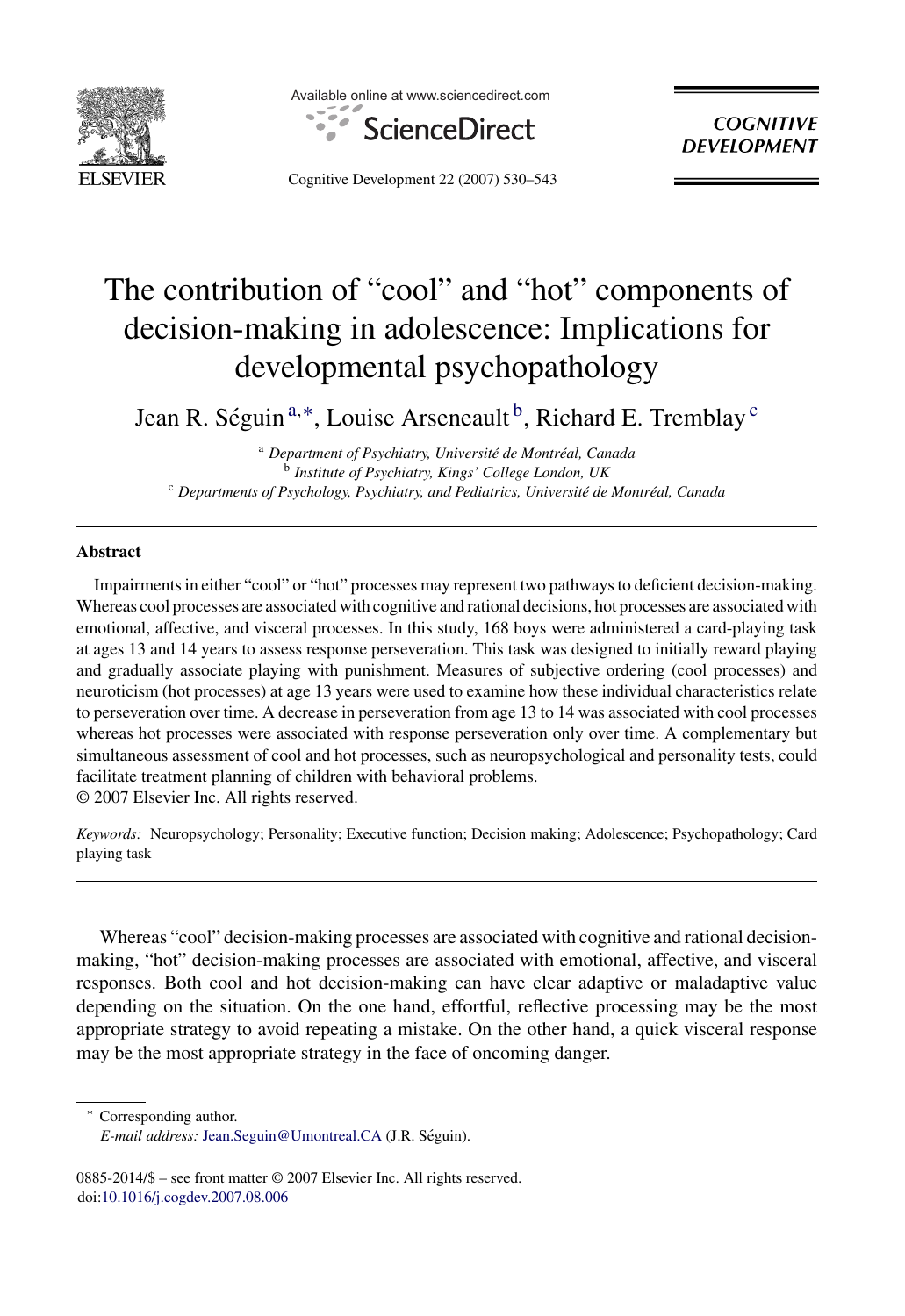Impairments in either cool or hot processes may represent two pathways to deficient decisionmaking. The study of such processes has helped gain a better understanding of decision-making biases in the neurosciences [\(De Martino, Kumaran, Seymour, & Dolan, 2006\)](#page-11-0) and in the science of neuroeconomics [\(Glimcher & Rustichini, 2004\).](#page-12-0) In developmental psychopathology, however, more is known about the cognitive than the affective aspects of decision-making (Pennington  $\&$ [Ozonoff, 1996\).](#page-12-0) Measures of decision-making are rarely analyzed simultaneously from cognitive and affective perspectives. Even though both cool and hot pathways may be involved, studies tend to emphasize the cool pathway at the expense of the hot pathway.

The contribution of affective processes to decision-making and performance has been studied with at least three different research paradigms. First, the contribution of affective processes to performance on cognitive tests has been studied by controlling for test motivation ([Chan, Schmitt,](#page-11-0) [DeShon, Clause, & Delbridge, 1997;](#page-11-0) [Lynam, Moffitt, & Stouthamer-Loeber, 1993;](#page-12-0) [Sanchez,](#page-13-0) [Truxillo, & Bauer, 2000;](#page-13-0) [Schmit & Ryan, 1992;](#page-13-0) Séguin, Nagin, Assaad, & Tremblay, 2004). Although this approach is useful for interpreting the contribution of affect to test performance, it does not enable a better understanding of the inherently affective aspects of specific tests. A second approach that emphasizes the contribution of affective processes to performance originates in research on social information-processing biases in aggression ([Dodge et al., 2003;](#page-11-0) [Lochman &](#page-12-0) [Dodge, 1994\).](#page-12-0) In this line of research, vignettes are used to assess decision-making biases; these vignettes typically present an ambiguous story that allows for an affectively charged interpretation. These vignettes are therefore designed to tap hot automatic as opposed to cool and more effortful processes. However, this research approach entails an implicit mixture of cool and hot processes that could be better separated, identified, and understood. In this paper, using a third paradigm, we will simultaneously examine cool and hot processes that bear on response perseveration as a measure of decision-making.

We will first very briefly review how both cool and hot processes emanate from a coordinated system. To do this, we will focus on working memory and neuroticism, two constructs that have been linked to dorsolateral prefrontal cortex and orbitofrontal cortex, respectively. Working memory abilities reflect an on-line capacity for manipulating information as opposed to maintaining that information [\(Crone, Wendelken, Donohue, van Leijenhorst, & Bunge, 2006\).](#page-11-0) Working memory is therefore required for the complex organization of incoming information and responses. These abilities have their anatomical basis in the dorsolateral prefrontal cortex ([Petrides, Alivisatos,](#page-12-0) [Meyer, & Evans, 1993\)](#page-12-0) and are highly reliant on effective dopaminergic transmission (Arnsten  $\&$ [Li, 2005;](#page-11-0) [Sevy et al., 2006\).](#page-13-0) This cool ability would decrease the likelihood of impulsive decisionmaking. Deficits in working memory are salient in physical aggression and hyperactivity (Séguin [et al., 2004\),](#page-13-0) and, more specifically, are related to violent behavior symptoms in conduct disorder [\(Barker et al., 2007\).](#page-11-0)

In contrast, the concept of neuroticism captures a predisposition to mood swings, susceptibility to boredom, worry, anxiety, excessive interpersonal sensitivity, self-consciousness, and distractibility. Neuroticism appears to magnify sensitivities to punishment cues ([Torrubia, Avila,](#page-13-0) [Molto, & Caseras, 2001;](#page-13-0) [Zuckerman, Joireman, Kraft, & Kuhlman, 1999\)](#page-13-0) as well as to cues for rewards ([Derryberry & Reed, 1994;](#page-11-0) [Wallace & Newman, 1997\).](#page-13-0) As such, one of the hallmarks of neuroticism is being "overly emotional, reacting too strongly to all sorts of stimuli, and find[ing] it difficult to get back on an even keel after each emotionally arousing experience" ([Eysenck](#page-11-0) [& Eysenck, 1975,](#page-11-0) p. 5). Neuroticism would be a characteristic of a more reactive sympathetic nervous system resulting in increased anxiety. It is positively associated with early waking cortisol [\(Portella, Harmer, Flint, Cowen, & Goodwin, 2005\),](#page-12-0) but negatively correlated with anterior cortical thickness, particularly in the left orbitofrontal cortex, an effect that is possibly more pro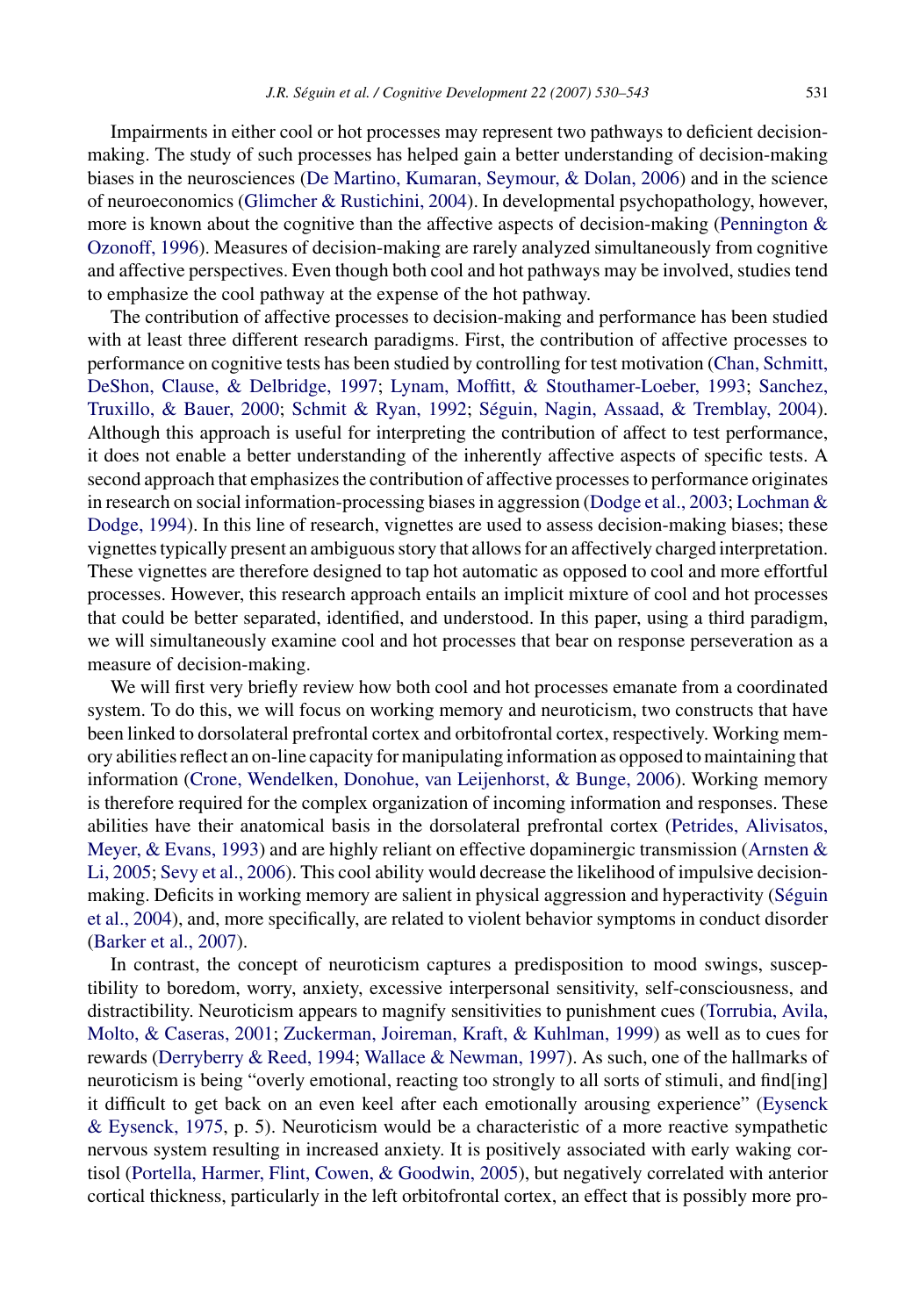nounced in males [\(Wright et al., 2006\).](#page-13-0) This latter finding is consistent with observations that the orbitofrontal cortex appears to play an important role in emotional appraisal ([Rolls, 2004\).](#page-12-0) Neuroticism would therefore be expected to impair decision-making when arousal is elicited in a non-specific fashion by cues for either punishment or reward. Such impairment in the ability to maintain flexible representations of motivational stimuli would constitute a deficit in hot processes (Zelazo & Müller, 2002). Accordingly, neuroticism is associated with inattention-disorganization characteristics of attention deficit hyperactivity disorder ([Nigg et al., 2002\),](#page-12-0) poor emotional regulation and affective instability ([Miller & Pilkonis, 2006;](#page-12-0) [Vaillant, DiRago, & Mukamal, 2006\),](#page-13-0) as well as poor parenting ([Ellenbogen & Hodgins, 2004\).](#page-11-0)

The difference between cool and hot processes can be illustrated in the way in which they affect different phases of problem solving that are distinguished in the framework proposed by [Zelazo, Carter, Reznick, and Frye \(1997\).](#page-13-0) The phases of problem-solving, from initially representing a problem, planning a strategy, executing the plan, to eventually evaluating the adequacy of an attempted solution, can all be seen as contributing to the function of goal-directed problemsolving. Working memory would be important for all phases. In contrast, [Wallace and Newman](#page-13-0) [\(1997, 1998\)](#page-13-0) proposed that neuroticism facilitates the automatic, involuntary deployment of attention at the cost of impairments in adaptive information processing and controlled self-regulatory processes. Although they did not articulate this effect in an executive function framework, they specifically proposed "this attentional process may adversely affect one's ability to engage in the controlled evaluation and correction of problematic cognitive and behavioral response tendencies" ([Wallace & Newman, 1997, p. 135\).](#page-13-0)

Following these principles, both cool and hot processes contribute to decision-making [\(Seguin](#page-13-0) ´ [& Zelazo, 2005;](#page-13-0) Zelazo, Müller, Frye, & Marcovitch, 2003). For this reason, it is probably impossible to design a task that is a pure measure of cool or hot decision-making. However, it is possible to design tasks that emphasize one or the other such as typical cognitive performance tasks and tasks designed to assess affective biases. Moreover, one could design a task that emphasizes the joint effects of cool and hot processes. One task that requires cool and hot processes is the card-playing task (CPT) [\(Siegel, 1978\),](#page-13-0) also known as the door-opening task in studies of young children [\(Daugherty & Quay, 1991\).](#page-11-0) The CPT uses one deck of cards with a predetermined sequence of "good" and "bad" cards. Good cards are rewarded and bad cards are punished. The player is asked to sample cards from this deck of 100 cards and is free to stop at any trial. The implicit underlying rule initially rewards playing but at a decreasing rate as trials accumulate (see [Fig. 1\).](#page-3-0) The rate of success decreases from 10/10 trials, to 0/10 trials across 10 blocks of trials. Thus, the corresponding earnings follow a quadratic function in relation to trials with maximum ambiguity in rewards and punishments lying between 40 and 60 cards, when the probability of winning is roughly equal to the probability of losing. At approximately 75 cards, the rate of punishment clearly exceeds the rate of rewards and we have previously defined this as the threshold for perseveration (Séguin, Arseneault, Boulerice, Harden, & Tremblay, 2002). Beyond this point, individuals make decisions to pursue playing despite their increasing loss. This task requires incidental learning and implicit reasoning because participants are not told that there might be an underlying rule. This essentially cool reasoning ability may offset a hot tendency to respond to rewards or punishment as experience with the task accumulates.

It has not been typical for studies of the CPT to examine whether both cognitive and affective components influence performance. In one study of the cognitive and motivational elements of impulse control, the CPT was considered a motivational instead of a cognitive task ([Kindlon,](#page-12-0) [Mezzacappa, & Earls, 1995\).](#page-12-0) A varimax rotation artificially forced this task in an uncorrelated "motivational control" factor that included other tasks relying also heavily on inductive reasoning.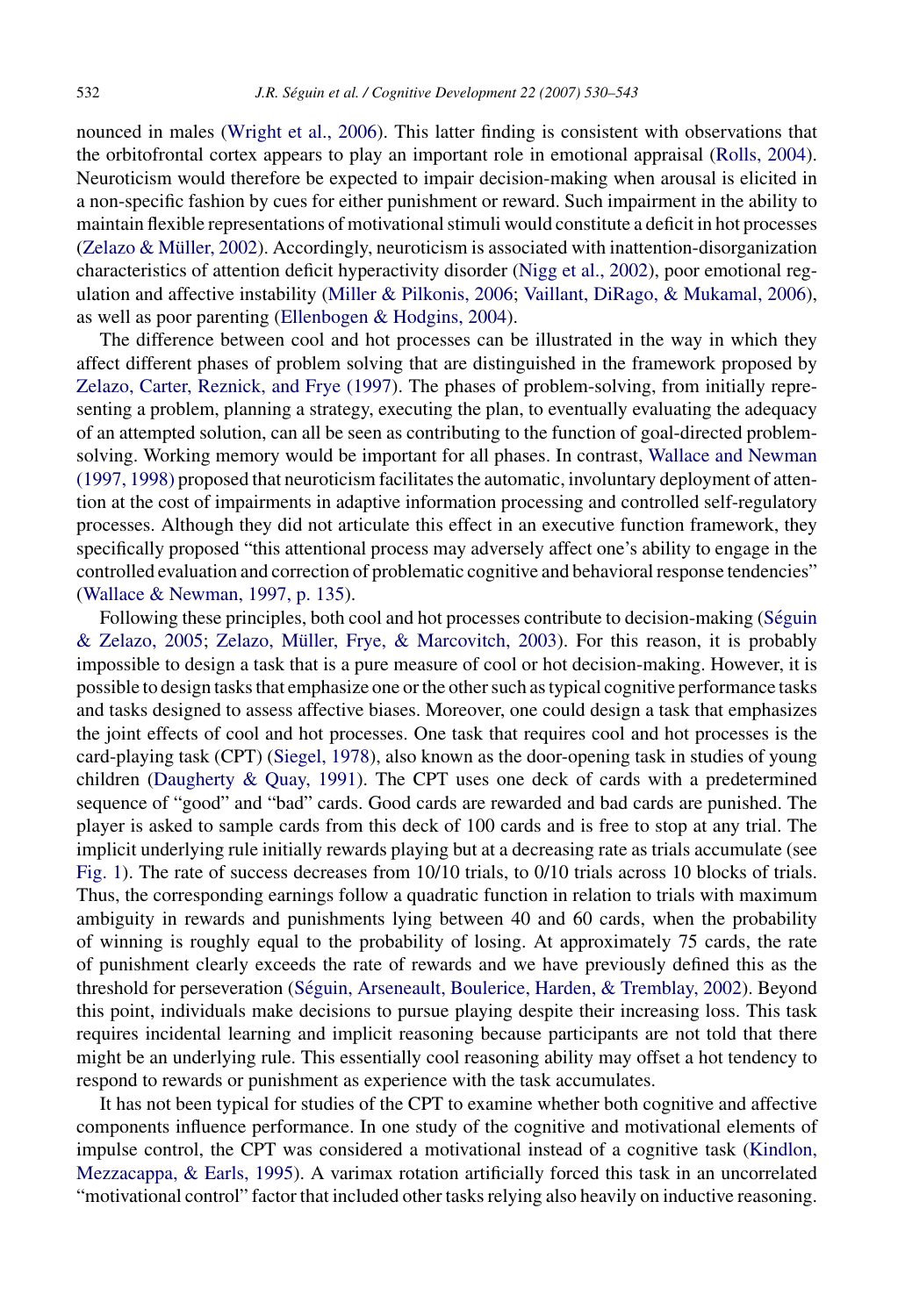<span id="page-3-0"></span>

Fig. 1. Underlying pattern of the card-playing task.

Despite a relatively low loading on that factor (−0.44), the relation of the CPT to a "cognitive factor" could not be ascertained, although it was not correlated to an IQ measure. This stands in contrast to our earlier work in which we showed that working memory was associated with success on the CPT, and that neuroticism and working memory were statistically independent (Séguin et al., 2002). Furthermore, in contrast to [Kindlon et al. \(1995\)](#page-12-0) who consider the CPT largely motivational in nature, we found that neuroticism was not correlated overall with number of cards played in two samples ([Peterson et al., 2003\).](#page-12-0) However, we note that the relation between neuroticism and performance on the CPT is rather complex. Specifically, we found that although boys with different histories of physical aggression perseverated equally on the CPT, neuroticism was predictably associated with perseveration in adolescent boys with an unstable history of physical aggression, but not in boys with a stable history of physical aggression or in non-aggressive boys (Séguin et al., 2002). Uncovering such differences in the correlates of response perseveration may be important for understanding developmental processes underlying psychopathology. Cool and hot processes have also been separated to distinguish primary and secondary psychopaths [\(Newman & Lorenz, 2002\).](#page-12-0) Primary psychopaths are seen as those who are prototypically described as cold and unemotional, whereas secondary psychopaths may be best characterized as affectively unstable [\(Newman, MacCoon, Vaughn, & Sadeh, 2005\).](#page-12-0)

[Kindlon et al. \(1995\)](#page-12-0) also noted low temporal stability for CPT performance probably due to a significant drop of about 14 cards at time 2 from time 1 over a period of 2–5 months. This appears understandable a posteriori given the opportunity for learning to occur over repeated testing. Nonetheless, even despite repeated exposure to the CPT, some children, who were overheard saying, "I should stop now" ([Kindlon et al., 1995,](#page-12-0) p. 658) perseverated even during the second administration of the CPT. But children could perseverate for different reasons. Although perseveration was not associated overall with neuroticism but was negatively associated with working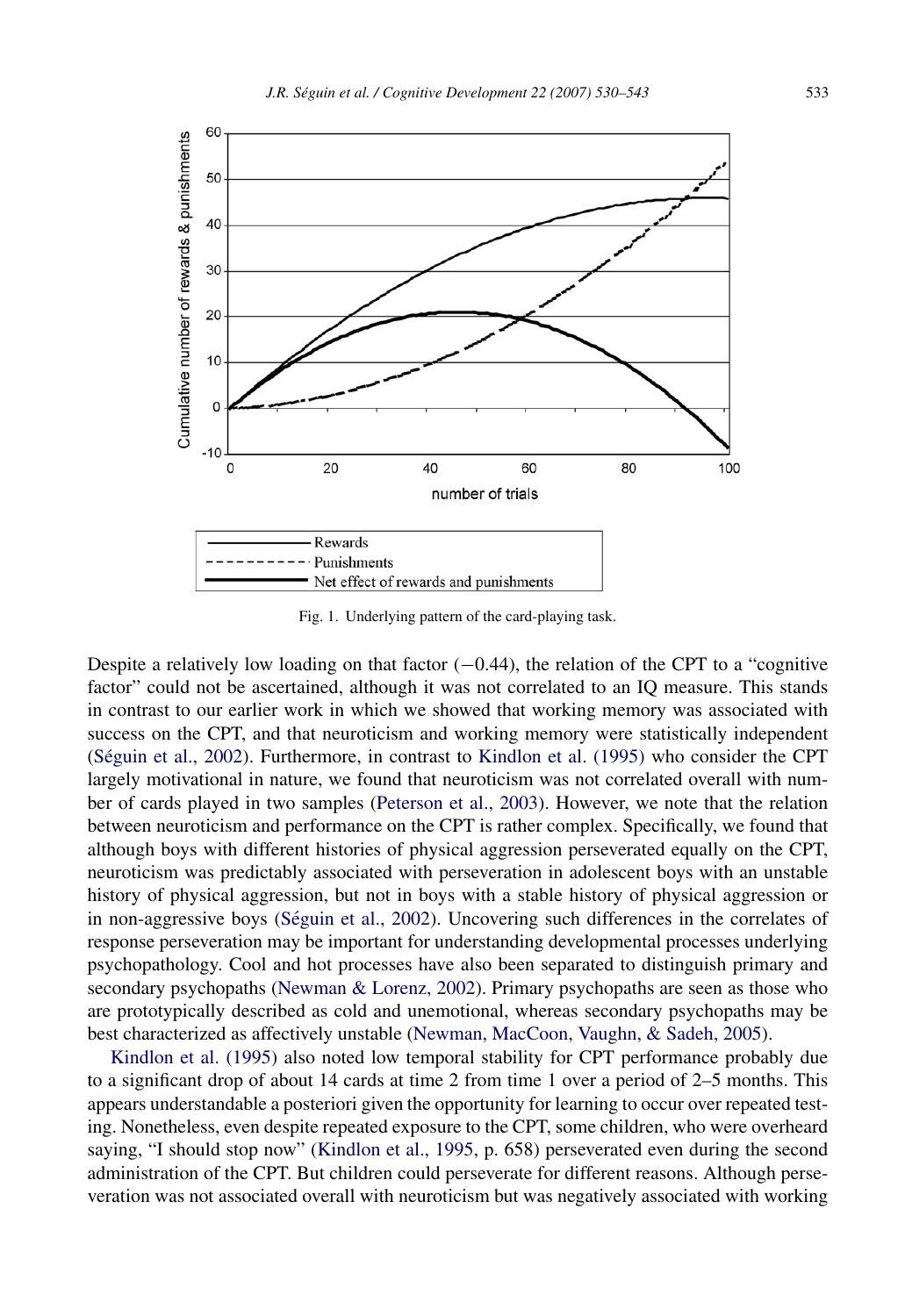memory when boys from our study first encountered the task, we wanted to know what kind of role these independent factors played over time. Theoretically, optimal function of cool and hot processes should help improve performance and facilitate learning over time, an effect that cannot be fully captured in a single administration of the CPT task. We thus administered the CPT twice with an interval of 1 year to describe perseveration across time in terms of cool and hot factors. We expected that optimal playing (i.e., not perseverating either year) and improvements over time (or learning) would be characterized by good performance on tests designed to assess cool and hot processes, and that perseverating as well as increases in perseveration across years would be characterized by poor cool and hot processes.

# **1. Method**

#### *1.1. Participants*

To determine the contribution of cool and hot factors to decision-making we administered the CPT to 168 boys from an initial community sample of 1037 French Canadian boys who had been recruited in kindergarten from 53 schools in low socio-economic areas of Montréal ([Tremblay et al., 1991;](#page-13-0) [Tremblay, Pihl, Vitaro, & Dobkin, 1994\).](#page-13-0) Boys from the sub-sample were invited to come to the laboratory for a day of assessment when they were 13 years and again when they were 14 years. Complete sampling details pertaining to age 13 and 14 years data collection have been documented elsewhere (Séguin et al., 2002; Séguin, Pihl, Harden, Tremblay, [& Boulerice, 1995\).](#page-13-0) Briefly, these boys are part of an ongoing longitudinal study that assesses, on a yearly basis, different aspects of development, using mother-, teacher-, and self-reports, as well as laboratory visits (Tremblay, Vitaro, Nagin, Pagani, & Séguin, 2003). The participants in this study were demographically similar to the remainder of the sample and showed similar rates of psychopathology as one would find in the general population for that age group. However, the rates of externalizing problems were in the higher end of the normal range in those who came to the laboratory (Séguin, Boulerice, Harden, Tremblay,  $\&$  Pihl, 1999). Participants were treated according to APA ethical guidelines ([American Psychological Association, 2002\).](#page-11-0)

# *1.2. Procedure*

#### *1.2.1. Decision-making*

The CPT was administered on a computer when the boys were 13 and 14 years of age. Face cards were rewarded by giving participants \$0.05 and number cards were punished by taking away the same amount. The participant kept the earnings at the end of the game. The participants were told that this was not a typical deck, so that counting cards would not be helpful. There were 10 blocks of 10 cards and the probability of face cards decreased gradually from 100% to 0% across those 10 blocks as shown in [Fig. 1.](#page-3-0) The participants should perceive the implicit rule as they progress across blocks with maximum uncertainty in the middle blocks. The best strategy consists in stopping in those middle blocks where gains are maximal. However, due to the uncertainty involved, the optimal strategy would be to wait until this uncertainty is meaningfully reduced. We have demonstrated that boys who do best in this task tend to drop before 75 cards (Séguin et al., 2002). This single cut-off explained  $65\%$  of the variance of the continuous score when the boys were 13 years of age (Séguin et al., 2002) and therefore has been considered a more valid marker for perseveration than use of the continuous score ([Fischer, Barkley, Smallish,](#page-12-0) [& Fletcher, 2005\).](#page-12-0)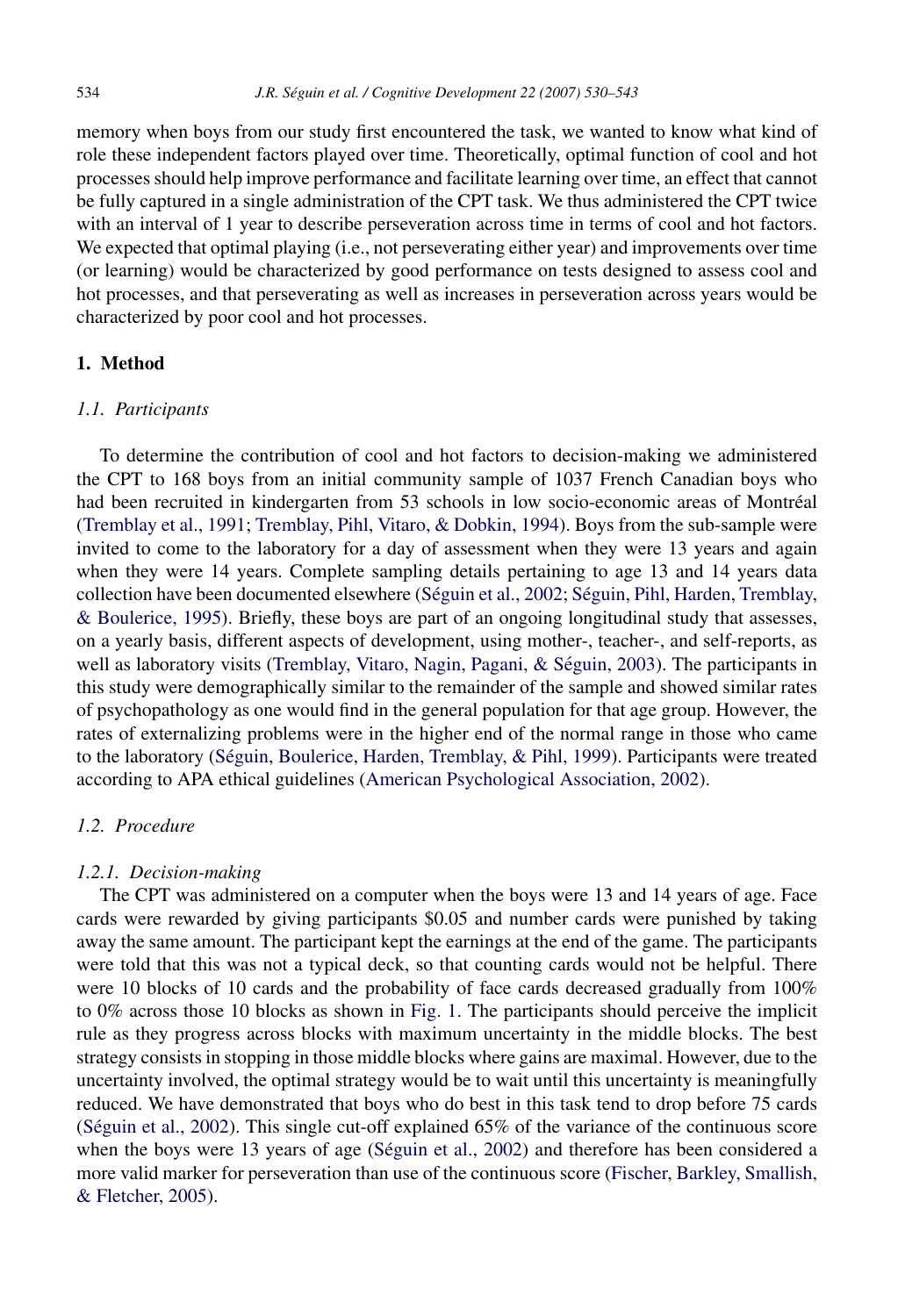## *1.2.2. Cool processes*

At age 13 years, cool processes were assessed with a subjective ordering task designed to assess working memory ([Petrides, Alivisatos, Meyer, et al., 1993;](#page-12-0) [Wiegersma, van der Scheer,](#page-13-0) [& Human, 1990\).](#page-13-0) In this task, participants must randomly select numbers in a given range for which they are provided a starting number. At this age, ranges per difficulty level varied between 4, 6, 8, and 10 numbers with two trials per level. Participants were instructed not to use any pattern, to use all numbers in the range, and to avoid repeating a number. Thus participants must subjectively organize the problem in working memory without any external aid. Practice trials with 4-number problems were provided to the participants so they could learn to apply the rules. A good answer to a 10-number problem with 2 as a starting number could be 2, 3, 7, 9, 1, 8, 10, 4, 6, and 5. Trials were discontinued if the participants failed twice consecutively at the same level. Scores ranged from 0 to 8 with a mean of 3.36 (S.D. = 1.97), which represents success on 6–8 number trials (Séguin et al., 2002). Stability for this task over a 7-year period (ages 13–20) years,  $n = 126$ ) was  $r = 0.31$  ( $p < .001$ ), and factor analysis showed that it loaded on an executive function factor (Séguin et al., 1995). This task is sensitive to dorsolateral cortex function [\(Petrides,](#page-12-0) [Alivisatos, Meyer, et al., 1993;](#page-12-0) [Wiegersma et al., 1990\)](#page-13-0) and has been shown to be sensitive to physical aggression and hyperactivity (Séguin et al., 2004) as well as perseveration on the CPT (Séguin et al., 2002).

## *1.2.3. Hot processes*

At age 13 years, a personality measure of neuroticism ([Eysenck & Eysenck, 1975;](#page-11-0) [Eysenck](#page-11-0) [& Saklofske, 1983\)](#page-11-0) was used to assess hot processes such as the sensitivity to rewards and punishment. Examples of the 20-item scale include: Are you moody? Do ideas run through your head so that you cannot sleep? Do you often feel life is very dull? Are you touchy about some things? Does your mind often wander off when you are doing some work? Do you sometimes feel especially cheerful and at other times sad without any good reason? Scores ranged from 0 to 19 ( $M = 8.95$ , S.D.  $= 4.79$ ), and internal consistency was 0.84 in the current sample (Séguin et [al., 2002\).](#page-13-0) One and 6 months test–re-test were 0.74 and 0.72, respectively ([Eysenck & Eysenck,](#page-11-0) [1975\).](#page-11-0)

#### *1.3. Data preparation*

We used 75 cards as our cut-off for perseveration for both assessments. However, we cannot presume that all individuals who played below the cut-off were equally likely to not perseverate. Similarly, we could not presume that all individuals who played above the cut-off were equally likely to perseverate. In order to preserve the continuous nature of the underlying variable, we calculated probabilities of perseveration by rescaling the number of cards played between 0 and 75 to a range of 0.00–0.50, and the number of cards played between 75 and 100 to the range of 0.50–1.00. For each participant, the probabilities sum to 1. These values were then used to weigh analyses involving the categorical perseveration variables at ages 13 and 14 years and therefore increase their sensitivity. Subjective ordering and neuroticism scores were standardized for ease of interpretation.

# **2. Results**

We first examined the distribution of perseveration across both assessments. In a second set of analyses, we examined patterns of perseveration across time in association with measures of cool and hot processes.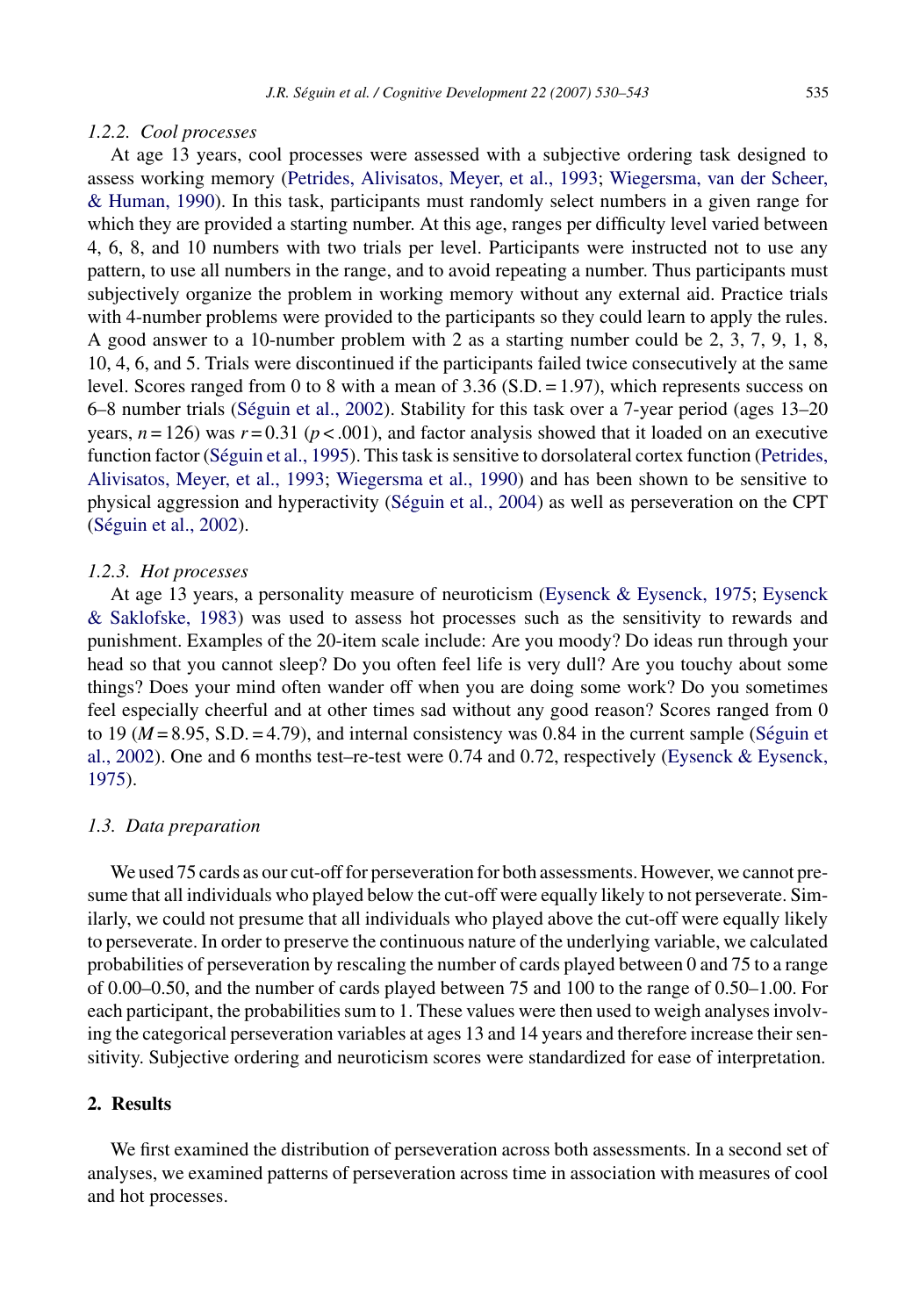

Note: Spikes represent frequencies of observations for a particular data point. Lines are drawn at 75 cards for both ages and at 67 cards for age 13.

Fig. 2. Sunflower plot of number of cards played at age 14 years as a function of number of cards played at age 13 years.

## *2.1. Response perseveration at 13 and 14 years*

At 13 years, 65% of boys perseverated, whereas at age 14, only 36% of boys perseverated (weighted  $\chi^2 = 12.59$ ,  $\phi = -0.16$ ,  $p < 0.0005$ ). This negative correlation reveals a learning effect over time. This effect of experience may be viewed by examining a sunflower plot of the number of cards played at age 14 years (*Y*-axis) as a function of the number of cards played at age 13 years (*X*-axis) in Fig. 2. Spikes represent frequencies of observations for a particular data point. The figure shows that all the boys who played fewer than 67 cards at age 13 played more cards at age 14 than at age 13 (all their values were above the diagonal). Although some boys who played 67 cards and more at age 13 played even more cards at age 14, the majority played fewer cards. However, the majority of those who dropped in the 67–75 cards range just before the a priori perseveration threshold at age 13 perseverated at age 14. The pattern is dichotomous within this narrow range; *all* of those who perseverated at age 14, i.e. who played  $>75$  cards, played the full 100 cards. A similar, but reverse pattern is observed at age 14 years where one sees that a great number of boys who drop out just prior to the perseveration cut-off of 75 cards had played 100 cards at age 13 years. These boys are identified in [Fig. 3](#page-7-0) as well. Thus instead of an optimal point at which to withdraw, we speak of an optimal range.

We also examined whether boys who had perseverated at age 13 withdrew very early from the game at age 14 years or if they attempted to maximize gains. The plot in Fig. 2 shows the relation between earnings and number of cards played at age 14 for those who had perseverated at age 13. Besides several boys who played until the end of the task, the majority of cases were found in the mid range of number of cards played, which represents the range of highest gains possible. Therefore, it seems that not only did the boys learn not to perseverate, but they also learned to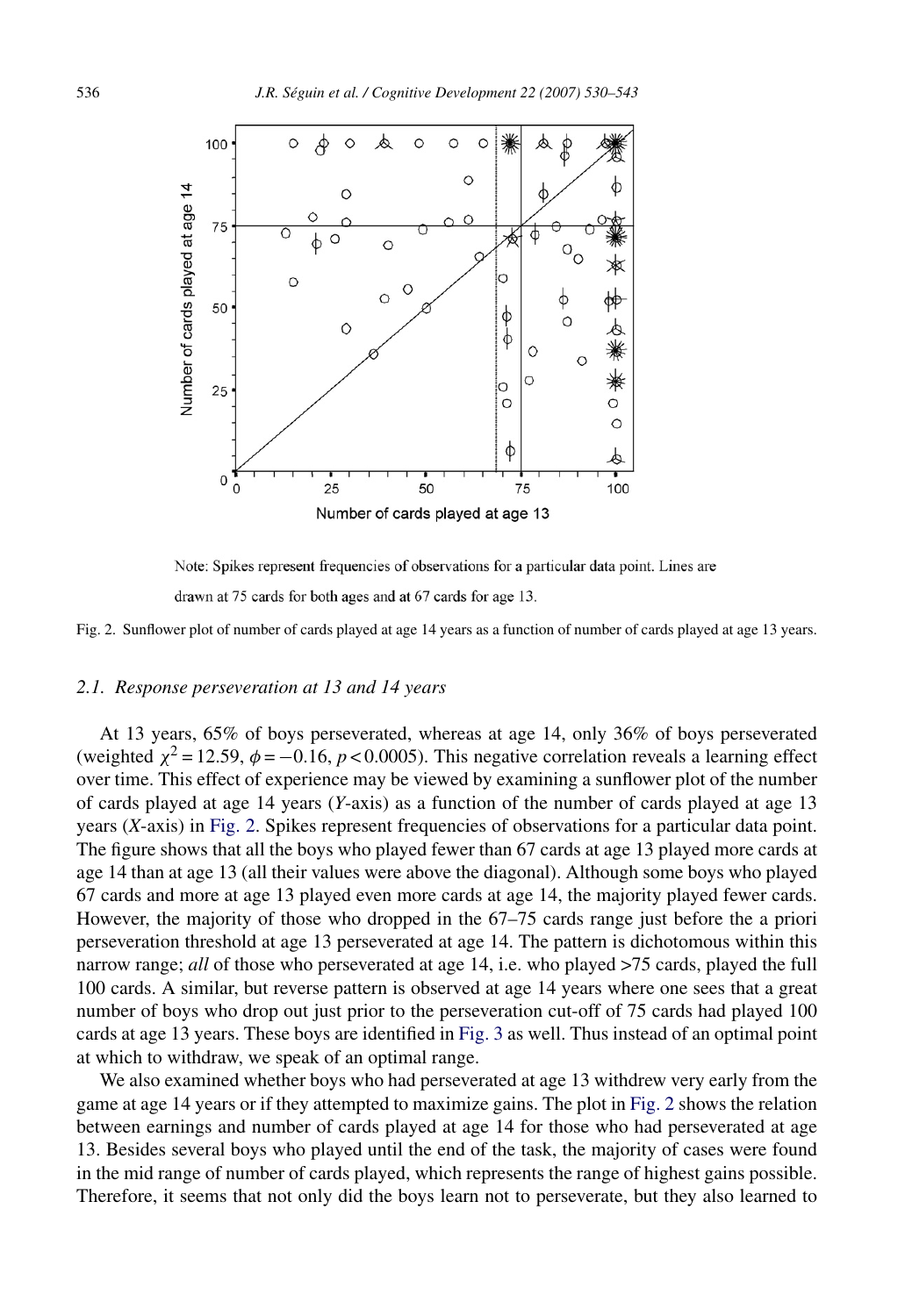<span id="page-7-0"></span>

Note: Spikes represent frequencies of observations for a particular data point. For some number of card playing values, values of earnings appear to be stacked due to graphics resolution. Horizontal line drawn at mean earnings. Vertical lines drawn at 75 cards. Fig. 3. Earnings at age 14 years for those who perseverated at age 13 years.

optimize their gains. To test this, we performed a Mann–Whitney *U*-test on earnings as a function of perseveration a year earlier. We found that those who had perseverated at age 13 had higher ranking of gains at age 14 (93.16 vs. 75.1 – Mann–Whitney  $U = 2661$ ,  $p < 0.03$ ) than those who had not perseverated at age 13.

#### *2.2. Response perseveration and hot and cold decision-making processes*

We examined cognitive and affective processes as they relate to perseveration across time by crossing together perseveration at both ages in a  $2 \times 2$  design. This yielded an age 13 by age 14 perseveration,  $2 \times 2$  design with four groups: never perseverated, perseverated at age 13 only, perseverated at age 14 only, and perseverated at both ages. We used general linear model analysis of variance (GLM-MANOVA) from SAS ([SAS Institute Inc., 2001\)](#page-13-0) which is adapted for unbalanced designs. The multivariate models were all significant: for perseveration at age 13, Pillai's trace =  $0.026$ ,  $F_{(2,163)} = 5.73$ ,  $p < 0.005$ ; for perseveration at age 14, Pillai's trace = 0.048,  $F_{(2,163)} = 10.70, p < 0.0001$ ; and for the interaction of perseveration at age 13 by perseveration at age 14, Pillai's trace =  $0.032$ ,  $F_{(2,163)} = 7.06$ ,  $p < 0.001$ . The global effect for subjective ordering was significant  $(F_{(3,164)} = 6.77, p < 0.01, R^2 = 0.046)$ . The specific effects for subjective ordering were as follows: for perseveration at age 13,  $F_{(1,164)} = 10.09$ ,  $p < 0.002$  (adjusted means for non-perseverative:  $M = 0.19$ , S.E. = 0.08; and perseverative:  $M = -0.13$ , S.E. = 0.06); for perseveration at age 14,  $F_{(1,164)} = 11.61$ ,  $p < 0.001$  (adjusted means for non-perseverative:  $M = 0.20$ , S.E. =  $0.06$ ; and perseverative:  $M = -0.15$ , S.E. =  $0.08$ ); for the interaction of perseveration at age 13 by perseveration at age 14,  $F_{(1,164)} = 0.89$ ,  $p < 0.35$ . Similarly, the global effect for neuroticism was significant  $(F_{(3,164)} = 7.91, p < 0.0001, R^2 = 0.05)$ . The specific effects for neuroticism were as follows: for perseveration at age 13,  $F_{(1,164)} = 2.07$ ,  $p = 0.15$ ; for perseveration at age 14,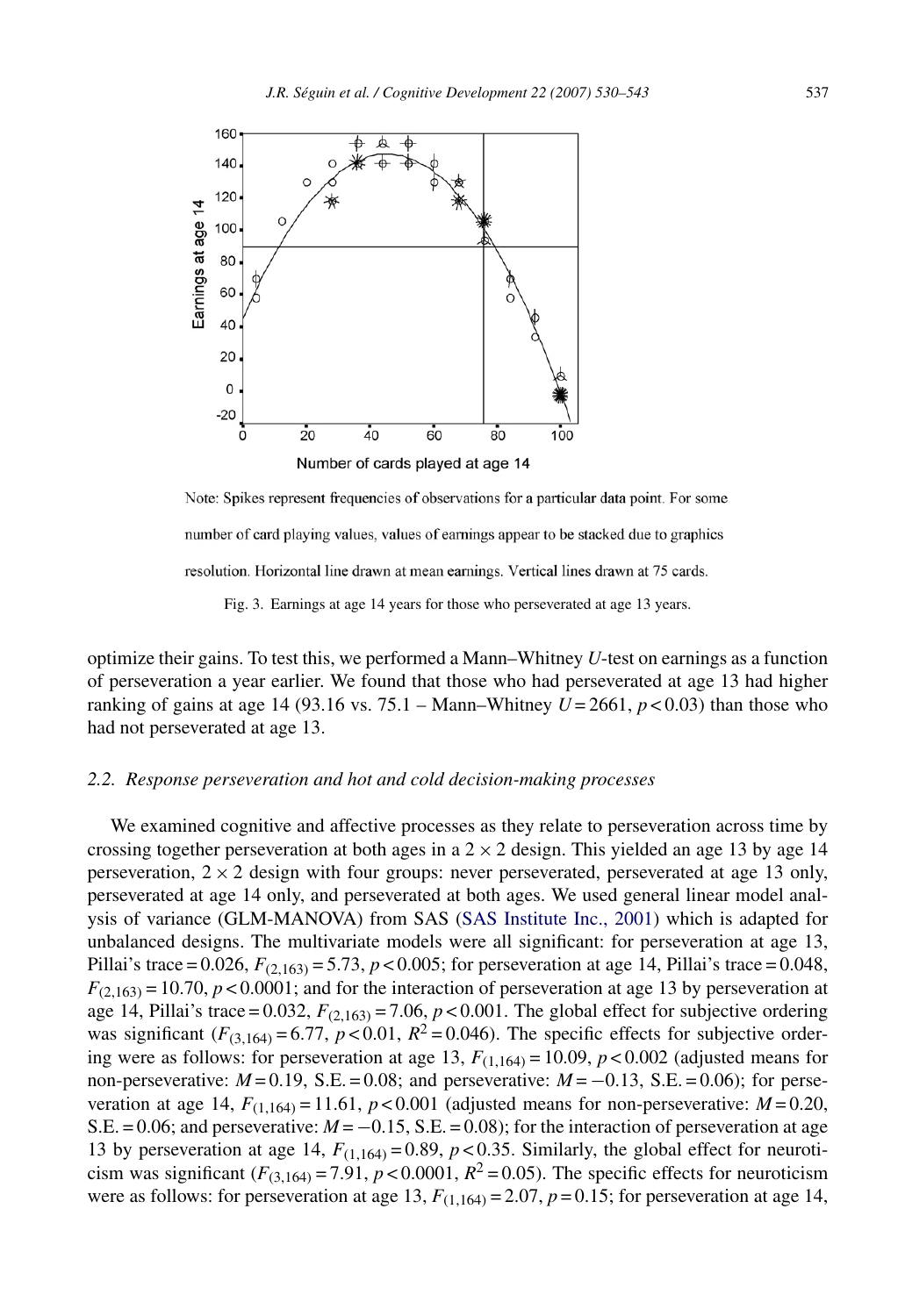

Note:  $No = no-preservation$ ,  $Yes = Perseparation$ 

Fig. 4. Age 13 subjective ordering standardized score by perseveration at ages 13 and 14 years.

 $F_{(1,164)} = 11.63$ ,  $p < 0.001$ ; for the interaction of perseveration at age 13 by perseveration at age 14,  $F_{(1, 164)} = 13.74, p < 0.0003$ .

Weighted standardized means representing these effects are shown in Figs. 4 and 5. Fig. 4 shows that boys who never perseverated had the highest mean on the subjective ordering task and that the lowest scores were in the group that perseverated both times. Fig. 5 shows that boys who did not perseverate on the CPT at age 13 (13 No) but perseverated at age 14 (14 Yes) had the highest



Note:  $No = no-personeraction$ ,  $Yes = Perseveration$ 

Fig. 5. Age 13 neuroticism standardized score by perseveration at ages 13 and 14 years.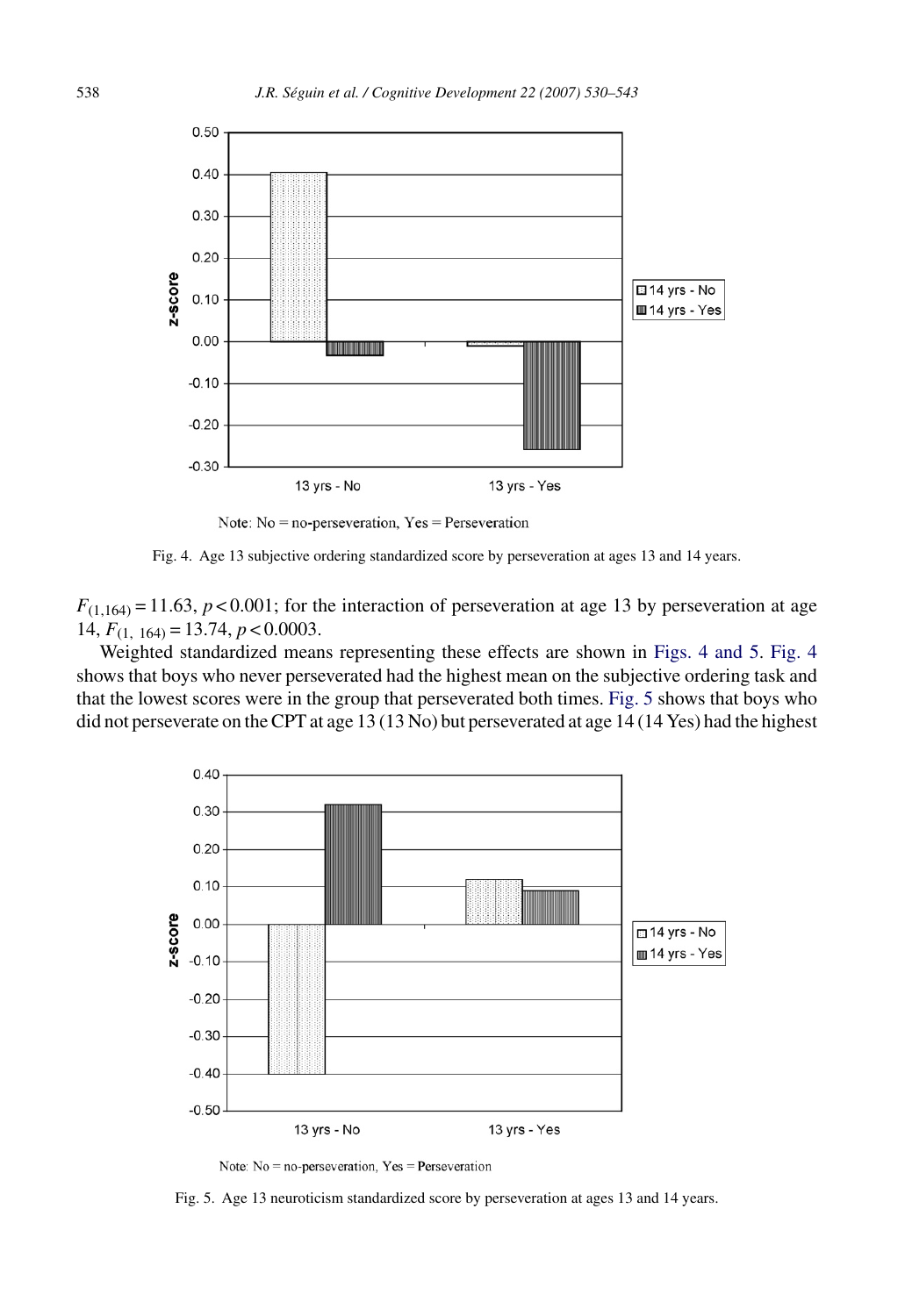neuroticism scores. By contrast, those who never perseverated had the lowest neuroticism score of the four groups. The two other groups had neuroticism scores slightly above the sample mean.

## **3. Discussion**

This study of decision-making clearly indicates an overall learning effect over time. The proportion of boys who made poor decisions dropped by about 45% over the two assessments. More importantly, cognitive (cool) and affective (hot) processes influenced this learning effect. Learning was only associated with cool processes, as expected. In other words, cognitive processes were associated with best decision-making at either time, and could be enhancing learning over time in a clearly additive fashion. In contrast, no such learning effect over time was associated with hot processes. A statistical interaction indicated that hot processes were associated with suboptimal decision-making only over time and that highest amount of neuroticism was associated with poor decision-making only at age 14 years. Nonetheless, the learning effect may be optimal for those boys whose hot affective processes are better regulated. Still, cognitive and affective processes may both contribute to learning in that successful decision-making also requires the efficient regulation of hot affective processes. This idea is supported by the finding that the least amount of neuroticism was associated with best decision-making at both times.

The potential advantage afforded by cool processes to decision-making appear not only to enable an individual to better appraise a new situation, but also to learn from this experience when the situation is encountered later. This idea is the foundation of our educational system. Whereas individuals with the best cognitive abilities may do very well when encountering novel situations, others need to encounter stimuli more often in order to develop optimal responses. Cognitive abilities facilitate this learning over time.

In the present study, better decision-making was also characterized by low levels of neuroticism. Thus, individuals who can maintain affective stability and control their level of arousal when faced with motivationally significant stimuli performed better on the CPT. These individuals may be better at concentrating on key elements of a situation to derive the information relevant for better decision-making. This may be true regardless of cool abilities, because both domains were essentially uncorrelated. However, the most affectively unstable scores were found in the group who moved from a seemingly advantageous to a disadvantageous, if not self-defeating, decisionmaking. Their pattern of response appears to have been "nothing-or-all". This suggests that little learning of the underlying rule occurred at age 13 years and that optimal performance at that time may have been the result of initial avoidance or discomfort with novelty. It cannot really be due to a high sensitivity to punishment, because these individuals would have stopped much sooner when they encountered the task a second time. Instead, it is more likely that neuroticism disrupted attentional networks in a manner that is not specific to reward or punishment, as proposed by [Wallace and Newman \(1997\).](#page-13-0) Finally, those who made poor decisions at age 13 years had a moderate amount of neuroticism, regardless of their performance at age 14 years. This suggests that other unaccounted attentional, cognitive, or affective processes would explain their decision.

# *3.1. Implications for developmental psychopathology*

The CPT has been used extensively to study decision-making in childhood externalizing behaviors such as physical aggression (Séguin et al., 2002), hyperactivity [\(Fischer et al., 2005\),](#page-12-0) oppositional disorders [\(Matthys, van Goozen, Snoek, & van Engeland, 2004;](#page-12-0) [van Goozen et al.,](#page-13-0) [2004\),](#page-13-0) and other maladaptive behaviors ([Goudriaan, Oosterlaan, de Beurs, & van den Brink,](#page-12-0)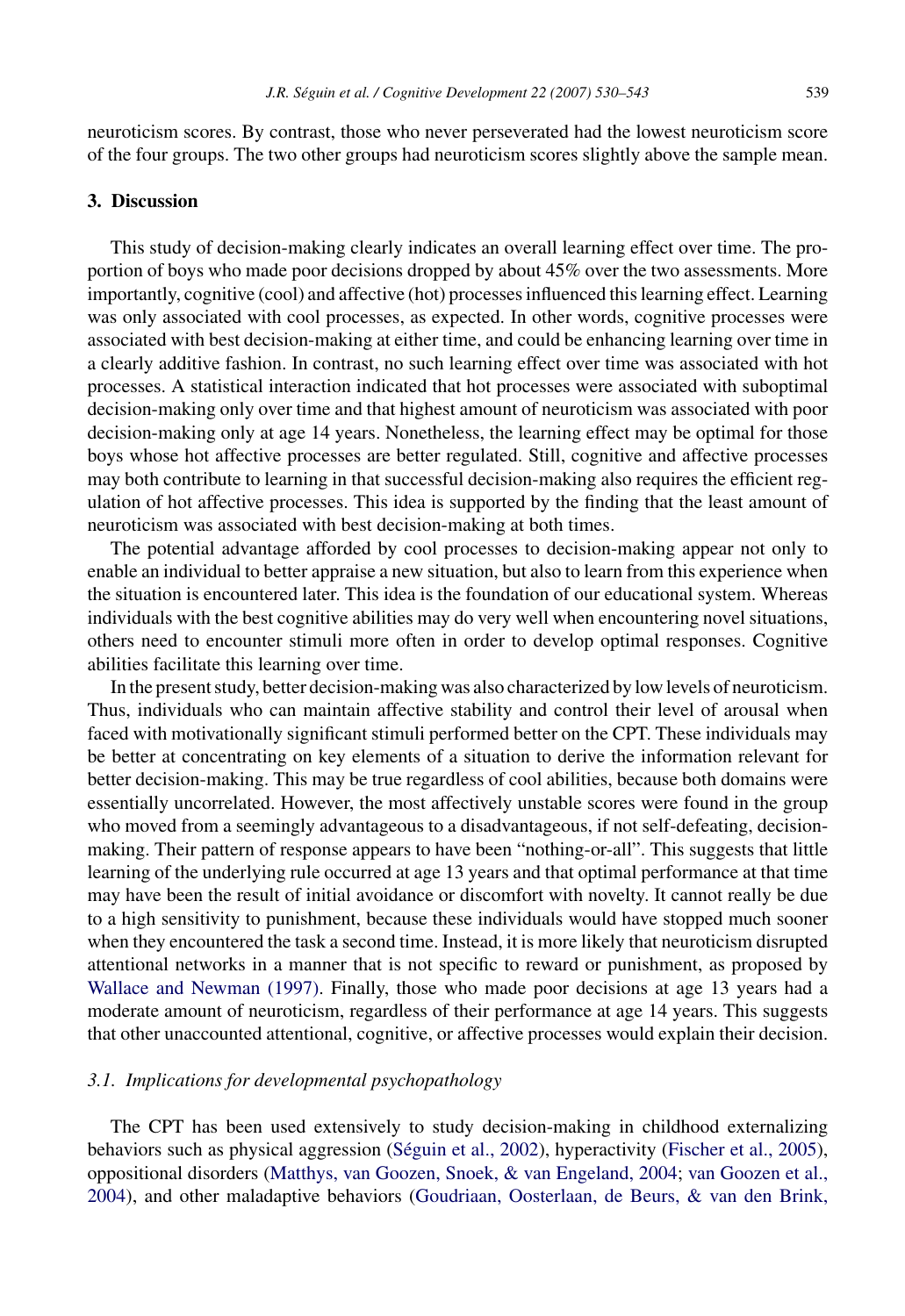[2005;](#page-12-0) [Peterson et al., 2003\).](#page-12-0) Understanding the different ways in which hot and cool processes contribute to task performance could have important implications for understanding how children with maladaptive behavior solve problems in affectively significant contexts. Given what we report here, a complementary but simultaneous assessment of cool and hot processes, such as neuropsychological and personality test batteries, could facilitate treatment planning. We would therefore predict that an affectively dysregulated child with poor cool abilities will require learning strict stimulus–response associations in a more behavioral framework, whereas an affectively dysregulated child who shows good working memory can probably develop a broader perspective, provided a basic motivation to change behavior. Thus, an affective bias will be much more difficult to change in an individual who also has difficulty with flexible thinking on a cool task. On the other hand, a cognitively more sophisticated individual may benefit from cognitive restructuring of these biases through cognitive therapy, which is effective with some of the most severe forms of psychopathology [\(Beck & Rector, 2005\)](#page-11-0) and is particularly useful to master affective disorders such as depression [\(Hollon et al., 2005\)](#page-12-0) and anxiety [\(Paquette et al., 2003\).](#page-12-0) Those therapies involve explicit identification of the underlying affective biases and corresponding beliefs. The therapist models problem-solving and coaches the individuals to use cool abilities by breaking down problems in specific steps, identifying and questioning assumptions, generating alternatives, reformulating goals, identifying roadblocks to behavior change (executing behaviors differently), and enabling careful monitoring of progress.

# *3.2. Implications for research, and limitations*

Studies seeking to understand cognitive and affective processes underlying decision-making would benefit from examining such processes over repeated testing, with shorter delays between test administrations. With the CPT we would expect, for example, a further drop in perseveration and maximization of gains over additional exposures. However, the learning rates would likely differ as a function of cognitive and affective processes. Differences between learning rates could in turn be related to problem behaviors and help us understand how individuals affected by those problems make decisions over time.

Beyond these considerations, this study has limitations. We have discussed the concepts of cognitive and affective processes. However, we have only measured one aspect of each process, and the measures did not account fully for perseveration. Our cool task, for example, essentially involved deductive reasoning. A cool task emphasizing inductive reasoning, such as conditional association tasks ([Petrides, 1985;](#page-12-0) [Petrides, Alivisatos, Evans, & Meyer, 1993\),](#page-12-0) may be a nice complement that could better match the actual inductive nature of the CPT. Conditional association tasks are affectively neutral and require deriving a stable set of underlying rules in an inductive manner with the use of feedback. Similarly, measures of attention could also provide insight into other cool processes ([Newman, 1998\).](#page-12-0) Further, other aspects of affective processes, such as anxiety regulation, could also be relevant to identify children who tend to be highly sensitive to punishment cues, and the personality concept of extraversion might prove useful in detecting sensitivity to rewards. We also cannot attribute the change from ages 13 to 14 years entirely to 'learning'. Unmeasured developmental processes and brain maturation in early adolescence could also partly explain the improvement in decision-making over time [\(Paus, 2005; Paus et al., 1999\).](#page-12-0) Thus this task could be administered across key developmental landmarks, such as those prior to and following the onset of puberty with parallel assessments of key cool and hot processes. A matched control group exposed to the task only at age 14 years would also help untangle learning from maturational effects.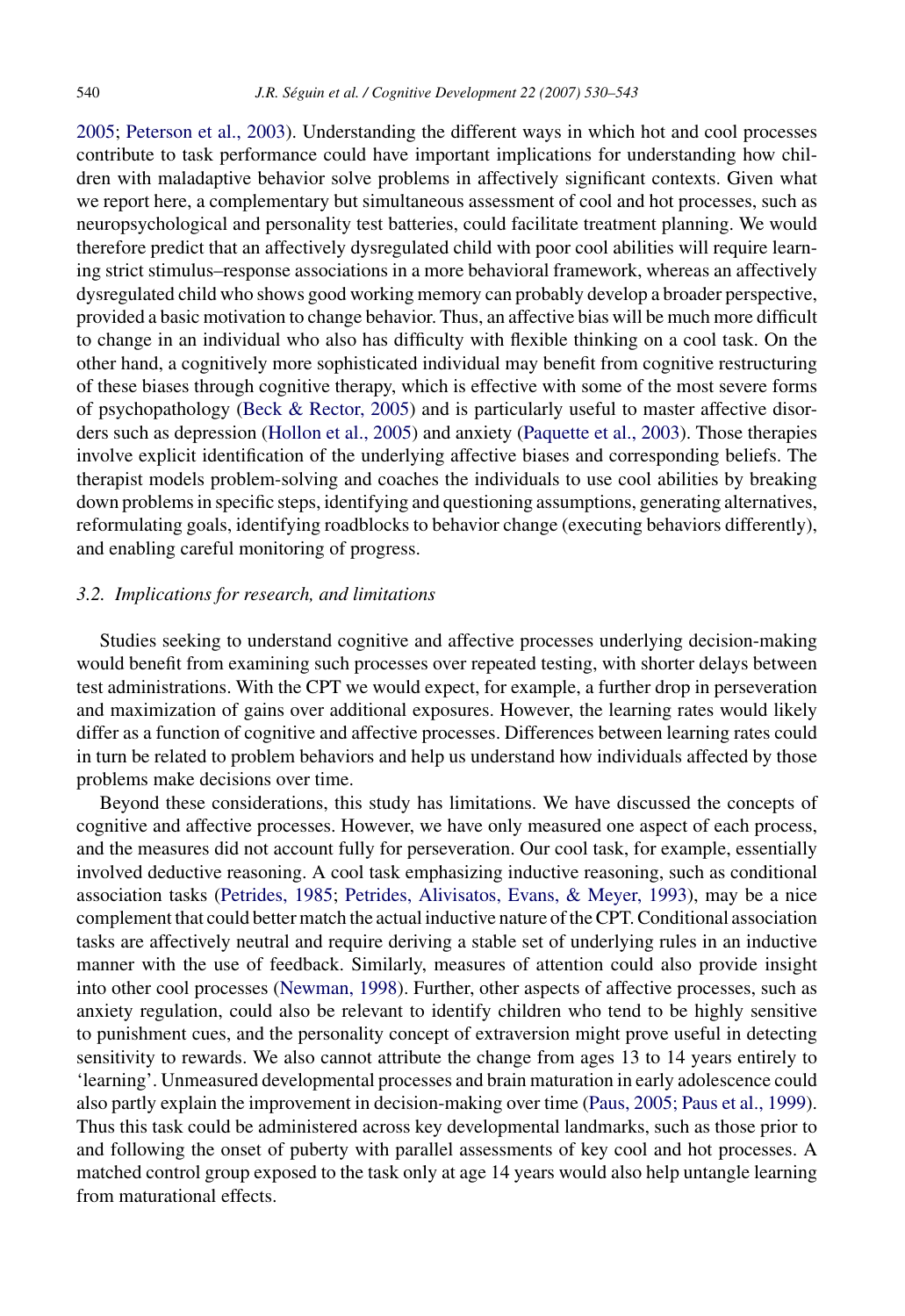#### <span id="page-11-0"></span>*3.3. Concluding comments*

In conclusion, the present study shows that both cool and hot processes are associated with decision-making when motivationally significant cues are salient. Future research should broaden the study of the cognitive and affective components that bear on performance on such tasks with a more comprehensive test battery in a developmental perspective with assessments at different stages of development. This research could be conducted on different types of psychopathologies. Finally, a complementary set of assessments of cognitive and affective processes could help select the most appropriate treatment for children with problem behaviors.

#### **Acknowledgements**

This work has been supported by grants from Québec's Conseil Québécois de la Recherche Sociale, and Canada's Social Sciences and Human Research Council, and fellowships to the first author from the Fonds de Recherche en Santé du Québec, the Fonds pour la Formation des Chercheurs et l'Aide à la Recherche, and the National Science and Engineering Research Council. We are thankful to Dr. Ulrich Müller for his most constructive and generous editorial comments and to Dr. Bernard Boulerice for developing a model of perseveration over time.

## **References**

- American Psychological Association. (2002). *Ethical principles of psychologists and code of conduct*. Washington: American Psychological Association.
- Arnsten, A. F. T., & Li, B. M. (2005). Neurobiology of executive functions: Catecholamine influences on prefrontal cortical functions. *Biological Psychiatry*, *57*, 1377–1384.
- Barker, E. D., Séguin, J. R., White, H. R., Bates, M. E., Lacourse, É., Carbonneau, R., et al. (2007). Developmental trajectories of physical violence and theft: Relation to neuro-cognitive performance. *Archives of General Psychiatry*, *64*, 592–599.
- Beck, A. T., & Rector, N. A. (2005). Cognitive approaches to schizophrenia: Theory and therapy. *Annual Review of Clinical Psychology*, *1*, 577–606.
- Chan, D., Schmitt, N., DeShon, R. P., Clause, C. S., & Delbridge, K. (1997). Reactions to cognitive ability tests: The relationships between race, test performance, face validity perceptions, and test-taking motivation. *Journal of Applied Psychology*, *82*, 300–310.
- Crone, E. A., Wendelken, C., Donohue, S., van Leijenhorst, L., & Bunge, S. A. (2006). Neurocognitive development of the ability to manipulate information in working memory. *Proceedings of the National Academy of Sciences of the United States of America*, *103*, 9315–9320.
- Daugherty, T. K., & Quay, H. C. (1991). Response perseveration and delayed responding in childhood behavior disorders. *Journal of Child Psychology and Psychiatry*, *32*, 453–461.
- De Martino, B., Kumaran, D., Seymour, B., & Dolan, R. J. (2006). Frames, biases, and rational decision-making in the human brain. *Science*, *313*, 684–687.
- Derryberry, D., & Reed, M. A. (1994). Temperament and attention orienting toward and away from positive and negative signals. *Journal of Personality and Social Psychology*, *66*, 1128–1139.
- Dodge, K. A., Lansford, J. E., Burks, V. S., Bates, J. E., Pettit, G. S., Fontaine, R., et al. (2003). Peer rejection and social information-processing factors in the development of aggressive behavior problems in children. *Child Development*, *74*, 374–393.
- Ellenbogen, M. A., & Hodgins, S. (2004). The impact of high neuroticism in parents on children's psychosocial functioning in a population at high risk for major affective disorder: A family-environmental pathway of intergenerational risk. *Development and Psychopathology*, *16*, 113–136.
- Eysenck, H. J., & Eysenck, S. B. G. (1975). *Manual for the Eysenck Personality Questionnaire: Junior and adult*. San Diego, CA: Educational and Industrial Testing Service.
- Eysenck, S. B. G., & Saklofske, D. H. (1983). A comparison of Canadian and English children on the Junior Eysenck Personality Questionnaire. *Canadian Journal of Behavioural Science*, *15*, 121–130.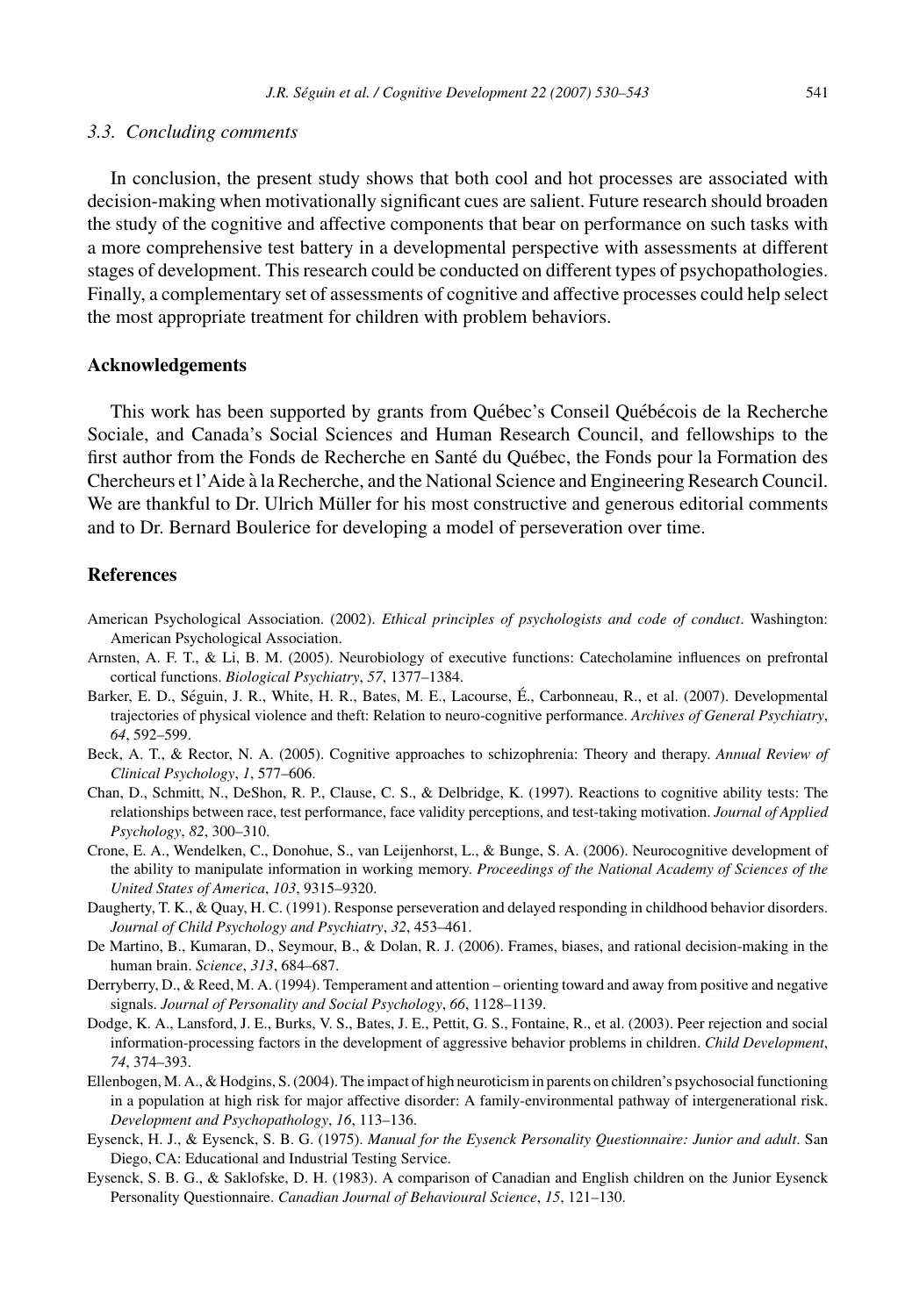- <span id="page-12-0"></span>Fischer, M., Barkley, R. A., Smallish, L., & Fletcher, K. (2005). Executive functioning in hyperactive children as young adults: Attention, inhibition, response perseveration, and the impact of comorbidity. *Developmental Neuropsychology*, *27*, 107–133.
- Glimcher, P. W., & Rustichini, A. (2004). Neuroeconomics: The consilience of brain and decision. *Science*, *306*, 447–452.
- Goudriaan, A. E., Oosterlaan, J., de Beurs, E., & van den Brink, W. (2005). Decision making in pathological gambling: A comparison between pathological gamblers, alcohol dependents, persons with Tourette syndrome, and normal controls. *Cognitive Brain Research*, *23*, 137–151.
- Hollon, S. D., DeRubeis, R. J., Shelton, R. C., Amsterdam, J. D., Salomon, R. M., O'Reardon, J. P., et al. (2005). Prevention of relapse following cognitive therapy vs medications in moderate to severe depression.*Archives of General Psychiatry*, *62*, 417–422.
- Kindlon, D. J., Mezzacappa, E., & Earls, F. J. (1995). Psychometric properties of impulsivity measures: Temporal stability, validity and factor structure. *Journal of Child Psychology and Psychiatry*, *36*, 645–661.
- Lochman, J. E., & Dodge, K. A. (1994). Social-cognitive processes of severely violent, moderately aggressive, and nonaggressive boys. *Journal of Consulting and Clinical Psychology*, *62*, 366–374.
- Lynam, D. R., Moffitt, T. E., & Stouthamer-Loeber, M. (1993). Explaining the relation between IQ and delinquency: Class, race, test motivation, school failure, or self-control? *Journal of Abnormal Psychology*, *102*, 187–196.
- Matthys, W., van Goozen, S. H. M., Snoek, H., & van Engeland, H. (2004). Response perseveration and sensitivity to reward and punishment in boys with oppositional defiant disorder. *European Child and Adolescent Psychiatry*, *13*, 362–364.
- Miller, J. D., & Pilkonis, P. A. (2006). Neuroticism and affective instability: The same or different? *American Journal of Psychiatry*, *163*, 839–845.
- Newman, J. P. (1998). Psychopathic behavior: An information processing perspective. In D. J. Cooke, A. E. Forth, & R. D. Hare (Eds.), *Psychopathy: Theory, research, and implications for society* (pp. 81–104). Dordrecht, The Netherlands: Kluwer.
- Newman, J. P., & Lorenz, A. R. (2002). Response modulation and emotion processing: Implications for psychopathy and other dysregulatory psychopathology. In R. J. Davidson, K. Scherer, & H. H. Goldsmith (Eds.), *Handbook of affective sciences* (pp. 1043–1067). Oxford University Press.
- Newman, J. P., MacCoon, D. G., Vaughn, L. J., & Sadeh, N. (2005). Validating a distinction between primary and secondary psychopathy with measures of Gray's BIS and BAS constructs. *Journal of Abnormal Psychology*, *114*, 319– 323.
- Nigg, J. T., John, O. P., Blaskey, L. G., Huang-Pollock, C. L., Willicut, E. G., Hinshaw, S. P., et al. (2002). Big Five dimensions and ADHD symptoms: Links between personality traits and clinical symptoms. *Journal of Personality and Social Psychology*, *83*, 451–469.
- Paquette, V., Lévesque, J., Mensour, B., Leroux, J. M., Beaudoin, G., Bourgouin, P., et al. (2003). Change the mind and you change the brain: Effects of cognitive behavioral therapy on the neural correlates of spider phobia. *Neuroimage*, *18*, 401–409.
- Paus, T. (2005). Mapping brain maturation and cognitive development during adolescence. *Trends in Cognitive Sciences*, *9*, 60–68.
- Paus, T., Zijdenbos, A., Worsley, K., Collins, D. L., Blumenthal, J., Giedd, J. N., et al. (1999). Structural maturation of neural pathways in children and adolescents: In vivo study. *Science*, *283*, 1908–1911.
- Pennington, B. F., & Ozonoff, S. (1996). Executive functions and developmental psychopathology. *Journal of Child Psychology and Psychiatry*, *37*, 51–87.
- Peterson, J. B., DeYoung, C. G., Driver-Linn, E., Seguin, J. R., Arseneault, L., & Tremblay, R. E. (2003). Self-deception ´ and failure to modulate responses despite accruing evidence of error. *Journal of Research in Personality*, *37*, 205– 223.
- Petrides, M. (1985). Deficits on conditional associative-learning tasks after frontal- and temporal-lobe lesions in man. *Neuropsychologia*, *23*, 601–614.
- Petrides, M., Alivisatos, B., Evans, A. C., & Meyer, E. (1993). Dissociation of human mid-dorsolateral from posterior dorsolateral frontal cortex in memory processing. *Proceedings of the National Academy of Sciences of the United States of America*, *90*, 873–877.
- Petrides, M., Alivisatos, B., Meyer, E., & Evans, A. C. (1993). Functional activation of the human frontal cortex during the performance of verbal working memory tasks. *Proceedings of the National Academy of Sciences of the United States of America*, *90*, 878–882.
- Portella, M. J., Harmer, C. J., Flint, J., Cowen, P., & Goodwin, G. M. (2005). Enhanced early morning salivary cortisol in neuroticism. *American Journal of Psychiatry*, *162*, 807–809.
- Rolls, E. T. (2004). The functions of the orbitofrontal cortex. *Brain and Cognition*, *55*, 11–29.